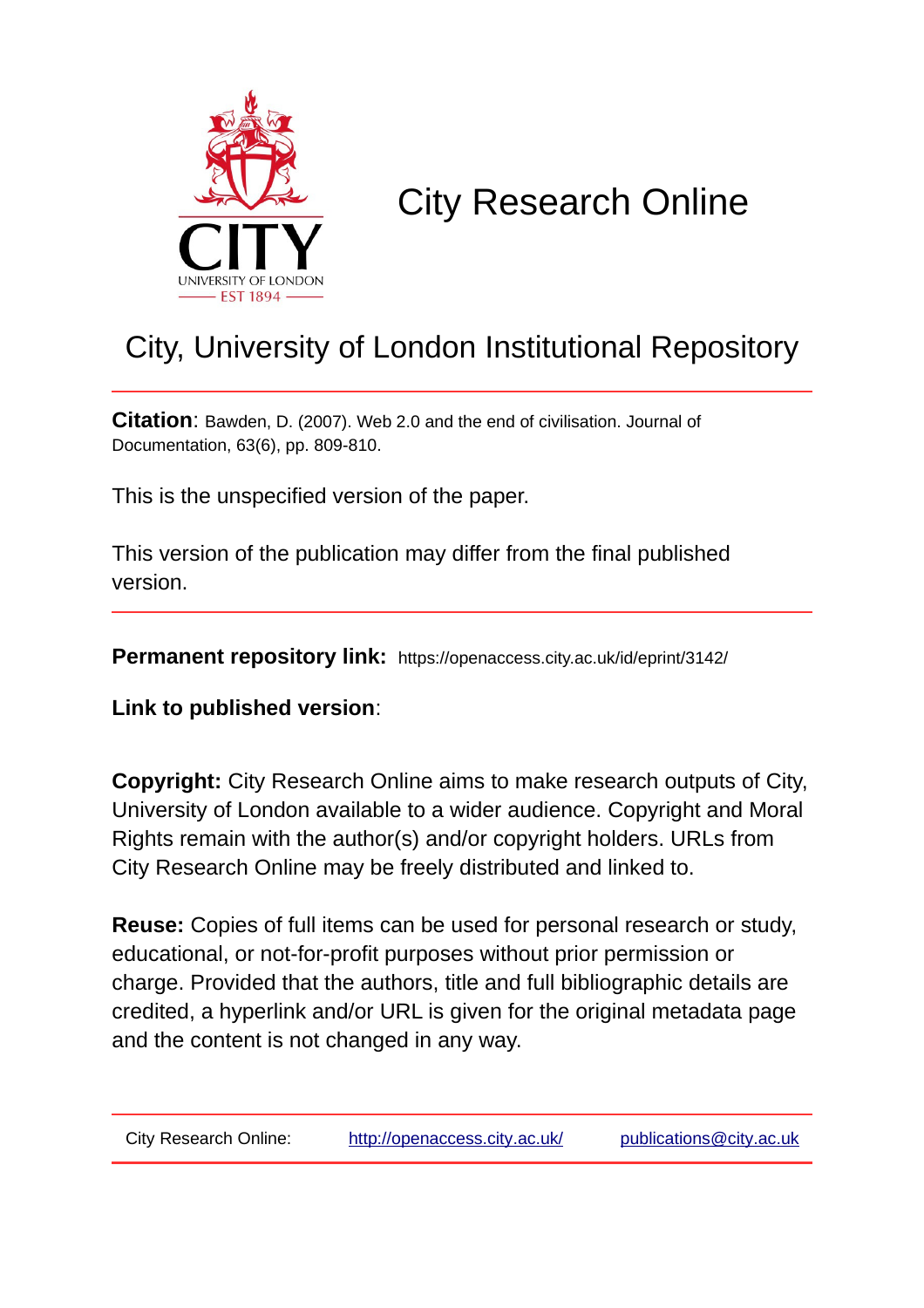### **Editorial Web 2.0 and the end of civilisation**

#### **Summary**

Discusses the rise of Web 2.0, and perceived problems with a consequent lack of identifiable authority in the communication of information.

Web 2.0 - a catch-all phrase for a rather ill-defined assortment of novel internet tools and functions - has come very much into the public eye during the first half of 2007. While there is no clearly accepted definition or explanation of exactly what Web 2,0 is, the term is usually taken to encompass a variety of sites and tools for shared information creation and updating, and for social networking and communication. These may include blogs, wikis, RSS feeds, podcasts, sites for sharing photographs and videos, sites for social interaction and social bookmarking, and virtual worlds, among other manifestations. Though the initial usage of such tools and resources was largely for social, recreation and popular culture purposes, and to large extent remains so, a professional and 'serious' dimension has emerged; Bradley (2007) and Farkas (2207) give illustrations of Web 2.0 applications in libraries and information services).

The uncritical adoption of such tools, and the assumption that they show the future of the web, of the communication of information, and indeed of society itself, has recently been encountered by negative commentary, most dramatically based on the idea that the adoption of a Web 2,0 world implies nothing less than the end of civilisation as we understand it.

Essentially these apocalyptic warnings stem from concerns about the loss of the 'expert editor' role. The whole *raison d'etre* of tools such as wikis - of which the best known open access example is Wikipedia - is that they may be rapidly and readily extended and amended by any user; similarly, the whole point of weblogs is to enable any writer to express themselves fully and rapidly. This clearly leads to issues of quality control, arguably more serious than those found previously: Cronin (2005), for example, has written in strong terms of the unacceptable content of much of the 'blogosphere'.

A more specific concern about the Web 2.0 world is the loss of identity inevitable in tools which allow anonymity and pseudonimity in their contributors. There are numerous anecdotal accounts of contributors to wikis making false claim to qualification and authority, and of authors of blogs adopting false personas, making it particularly difficult to assess the validity of the information presented. It is this loss of identifiable authority which has led some commentators to claim that this aspect of Web 2.0 so attacks the basis of the authority of any recorded information as to amount to the end of Western culture and civilisation; see, for example, see Keen (2007) and Anderson (2006). Similarly, the rise of social bookmarking and social tagging may also be interpreted as a loss of identity and authority, as subjectivity replaces an objective (albeit imperfect) knowledge organisation in the form of taxonomies, thesauri and the like.

Whether such apocalyptic visions are justified only time - though perhaps not much of it - will tell. What seems undeniable is that the Web 2,0 paradigm must greatly influence the way the which recorded information is generated and communicated, whether information specialists approve or not. Some serious research into these issues, so that the debate does not rely so much on anecdote, is urgently needed.

#### *David Bawden*

Keywords: Web 2.0; social networking; blogging

#### **References**